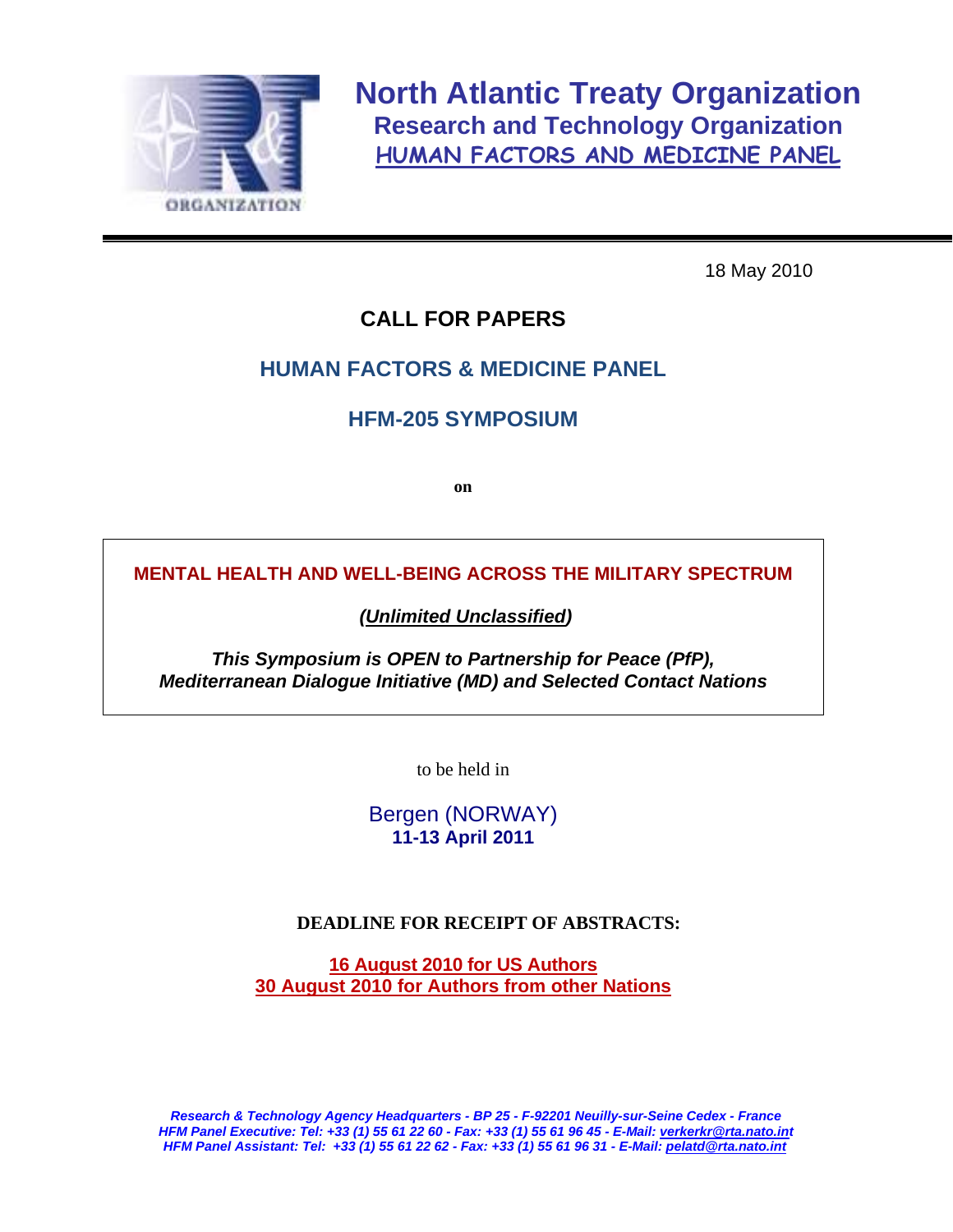## **NATO's Research & Technology Organization (RTO)**

RTO is the single focus in NATO for Defence Research and Technology activities. Its mission is to conduct and promote cooperative research and information exchange. The objective is to support the development and effective use of national defence research and technology and to meet the military needs of the Alliance, to maintain a technological lead, and to provide advice to NATO and national decision makers. The RTO performs its mission with the support of an extensive network of national experts. It also ensures effective coordination with other NATO bodies involved in R&T activities.

RTO reports both to the Military Committee of NATO and to the Conference of National Armament Directors. It comprises a Research and Technology Board (RTB) as the highest level of national representation and the Research and Technology Agency (RTA), a dedicated staff with its headquarters in Neuilly-sur-Seine, near Paris, France. In order to facilitate contacts with the military users and other NATO activities, a small part of the RTA staff is located in NATO Headquarters in Brussels. The Brussels staff also coordinates RTO's cooperation with nations in Middle and Eastern Europe, to which RTO attaches particular importance especially as working together in the field of research is one of the more promising areas of initial cooperation.

The total spectrum of R&T activities is covered by the following 7 bodies:

AVT: Applied Vehicle Technology Panel SAS: System, Analysis and Studies Panel<br> **HFM: Human Factors and Medicine Panel** SCI: Systems Concepts and Integration Panel **HFM: Human Factors and Medicine Panel IST: Information Systems Technology Panel** NMSG: NATO Modeling and Simulation Group

SET: Sensors and Electronics Technology Panel

These bodies are made up of national representatives as well as generally recognized 'world class' scientists. They also provide a communication link to military users and other NATO bodies. RTO's scientific and technological work is carried out by Technical Teams, created for specific activities and with a specific duration. Such Technical Teams can organize workshops, symposia, field trials, lecture series and training courses. An important function of these Technical Teams is to ensure the continuity of the expert networks.

RTO builds upon earlier cooperation in defence research and technology as set-up under the Advisory Group for Aerospace Research and Development (AGARD) and the Defence Research Group (DRG). AGARD and the DRG share common roots in that they were both established at the initiative of Dr Theodore von Kármán, a leading aerospace scientist, who early on recognized the importance of scientific support for the Allied Armed Forces. RTO is capitalizing on these common roots in order to provide the Alliance and the NATO nations with a strong scientific and technological basis that will guarantee a solid base for the future.

### **The Human Factors and Medicine Panel (HFM)** covers the fields of:

(a) Operational medicine (OM) encompasses aerospace, hyperbaric, and military medicine necessary to ensure sustenance, physical and mental health, safety and survival of military personnel. Areas of interest include nutrition, epidemiology, diagnosis, hygiene, fitness, medical problems, pharmacology (drugs, vaccines and countermeasures) medical treatment and evacuation.

(b) Human protection in adverse environments (HP) encompasses human-centered research for optimizing human physiological tolerance, protection and survivability in adverse mission environments (e.g. cold, heat, hypobaric, hyperbaric, undersea, noise, vibration, motion, nuclear, biological, chemical, acceleration, ionizing, non-ionizing radiation, etc.).

(c) Human effectiveness (HE) optimizes individual readiness and organizational effectiveness by addressing psycho-social, organizational, cultural and cognitive aspects in military action. Contributions on individual readiness cover values and ethics, leadership, multinational operations, coping with new demands on the individual. Contributions on organizational effectiveness encompass human resource management, training, interoperability, shared decision making, synchronized situational awareness, understanding terrorism, psychological operations and coping with new demands on military organizations.

(d) Human system integration (HSI) optimizes the performance of human operated technical systems by addressing the human machine interactions, processes, tools and measures of effectiveness. Specific contributions cover complexity, total life cycle affordability, human error and fatigue management, intelligent agent, human system communication, human cognitive and physical resources management, anthropometry, interface, design of information displays and controls, human-human communications and teamwork, performance enhancement and aiding, training and function allocation in automated systems.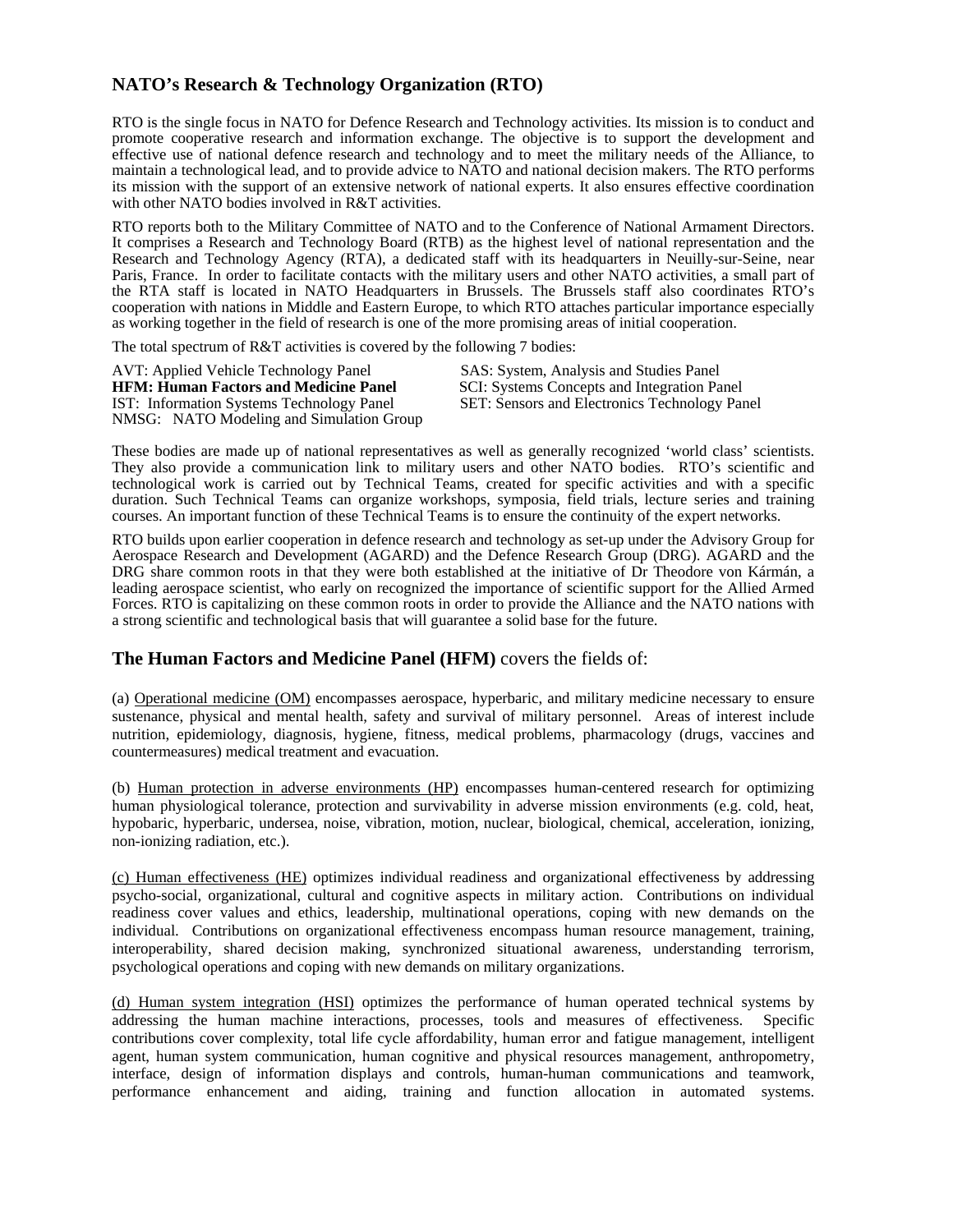## **MENTAL HEALTH AND WELL-BEING ACROSS THE MILITARY SPECTRUM**

# **HFM-205- PROGRAMME COMMITTEE MEMBERS**

#### **Chairpersons:**

#### **Col. Carl CASTRO (USA)**

Director, Military Operational Medicine Research Program (MOMRP) U.S. Army Medical Research and Materiel Command Fort Detrick, Maryland, 21702-5012 USA Tel: +1 301 619 7304 [carl.castro@us.army.mil](mailto:carl.castro@us.army.mil) 

#### **Dr. Jarle EID (NOR)**

Professor, Department of Psychosocial Science University of Norway Christiesgate 12, 5014 Bergen, Norway Tel: +47 55589188 [jarle.eid@psysp.uib.no](mailto:jarle.eid@psysp.uib.no)

### **Members:**

#### **LTC (Navy) Dr. Winfried BARNETT (DEU)**  Institut für den Medizinischen Arbeits- und

Umweltschutz Scharnhorststraße 13-10115 Berlin Tel: +49- 30-2841-2580 [winfriedbarnett@bundeswehr.org](mailto:winfriedbarnett@bundeswehr.org)

**Prof. Surg. Cdr. Neil GREENBERG (GBR)**  Academic Centre for Defence Mental Health Weston Education Centre, London, United Kingdom Tel: +44 20 7848 5351 [sososanta@aol.com](mailto:sososanta@aol.com) 

**LTC Rakesh JETLY (CAN)**  Canadian Forces health Services Group Directorate of mental Health – Ottawa Tel: +1 613 945 68 17 [rakesh.jetly@forces.gc.ca](mailto:rakesh.jetly@forces.gc.ca)

**Dr. Jon Christian LABERG (NOR)**  Professor, Dept of Psychosocial Science University of Norway Tel: +47 55583191 [Jon.laberg@psysp.uib.no](mailto:Jon.laberg@psysp.uib.no)

**Dr. Gerry LARSSON (SWE)**  Swedish National Defence College - Karlstad Tel: +46 54 104 040 [gerry.larsson@fhs.se](mailto:gerry.larsson@fhs.se)

**Maj. Dennis McGURK (USA)**  Cdr, US Army Medical Research Unit-Europe Walter Reed Army Institute of Research Heidelberg, Germany Tel: DSN 314-371-2016 [dennis.mcgurk@us.army.mil](mailto:dennis.mcgurk@us.army.mil)

## **HFM Panel Executive and Assistant:**

RTA/HFM -B.P. 25 7, Rue Ancelle F-92201 Neuilly-sur-Seine Cedex -France

**LTC. Ron VERKERK (NLD)** 

Tel: +33 1 5561 2260 Fax: +33 1 5561 9645 E-mail: verkerkr@rta.nato.int

#### **Ms. Danielle PELAT (FRA)**

Tel: +33 1 5561 2262 Fax: +33 1 5561 9631 E-mail: pelatd@rta.nato.int

#### 3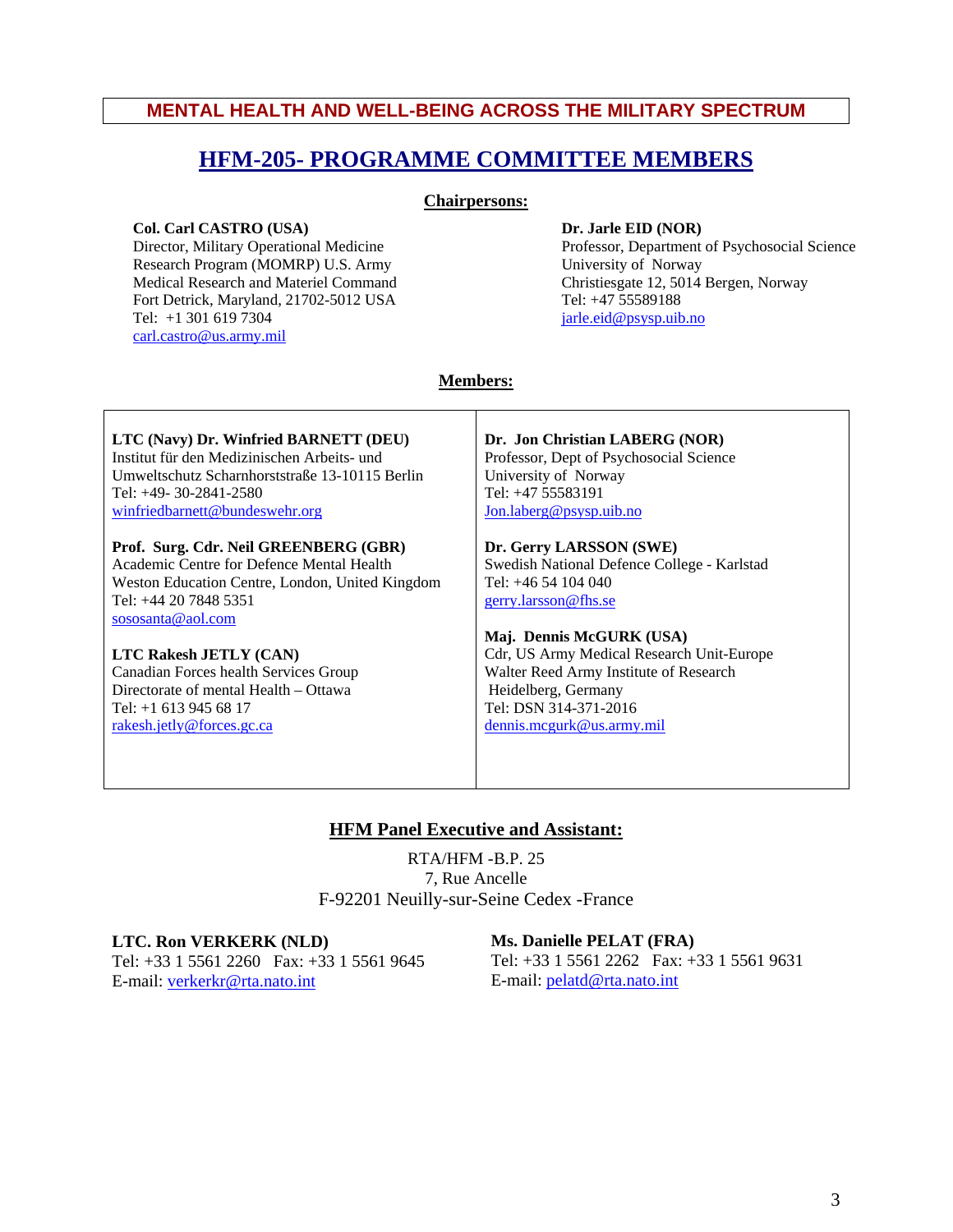## **MENTAL HEALTH AND WELL-BEING ACROSS THE MILITARY SPECTRUM**

#### **THEME**

#### **1. INTRODUCTION**

Operational deployments place a tremendous demand on the psychological and physical well-being of service members and their Families. Service members returning from deployments report a variety of psychological health and well-being issues that adversely affect their military performance and Family functioning, including mental health disorders such as PTSD and depression, sleep difficulties, relationship issues, increased risk taking behaviours and propensity for suicide. Efforts to reduce the morbidity of deployments have included mental health screening (pre- and post-deployment), mental health training (pre- and post-deployment), in-theatre mental health debriefings, and third location decompression. However, not all nations employ all of these techniques, and there is wide variation to the approach adopted.

Several HFM RTGs are focused on how military operations directly impact the well-being of the service members and on what interventions might be employed to prevent or attenuate these effects. Currently, efforts are exploring interventions that build resilience, provide early intervention, and develop effective treatment strategies. This activity will serve to bring together all of these efforts in a forum to share national experiences and evidence-based approaches to begin the process of identifying best practice guidelines and standards that might be adopted by NATO.

This symposium is open to partnership for Peace (PfP), Mediterranean Dialogue Initiative (MD), and Contact Nations.

### **2. OBJECTIVES**

**Share national experiences and best practices** for building and sustaining service member psychological health and well-being across the military operational spectrum, including combat, peacekeeping, and humanitarian operations.

**Propose adaptations** of the military environment and way of thinking in order to promote and optimize psychological health and wellbeing across the operational spectrum.

**This ET will link to** HFM-179 RTG on Moral Dilemma's and Mental Health, HFM-ET-103 on Suicide in the Military HFM-ET-104 on Mental Health Training. Opportunities will also be sought for further NATO/PfP/MD/Contact Nation collaborations.

#### **3. TOPICS TO BE COVERED**

- Mental Health Training Lessons learned from recent military operations Lessons learned from mental health training research
- Mental Health Screening Current mental health screening practices Gaps in screening not being adequately addressed
- Third Location Decompression Policies and current practices Lessons learned and research
- Military Mental Health Skills Development Efficacious evidence-based skills promoting mental health Skills based resilience training Coping mechanisms Lessons learned and research
- Health Risk Behaviours Alcohol and substance abuse High risk-taking behaviours Lessons learned and research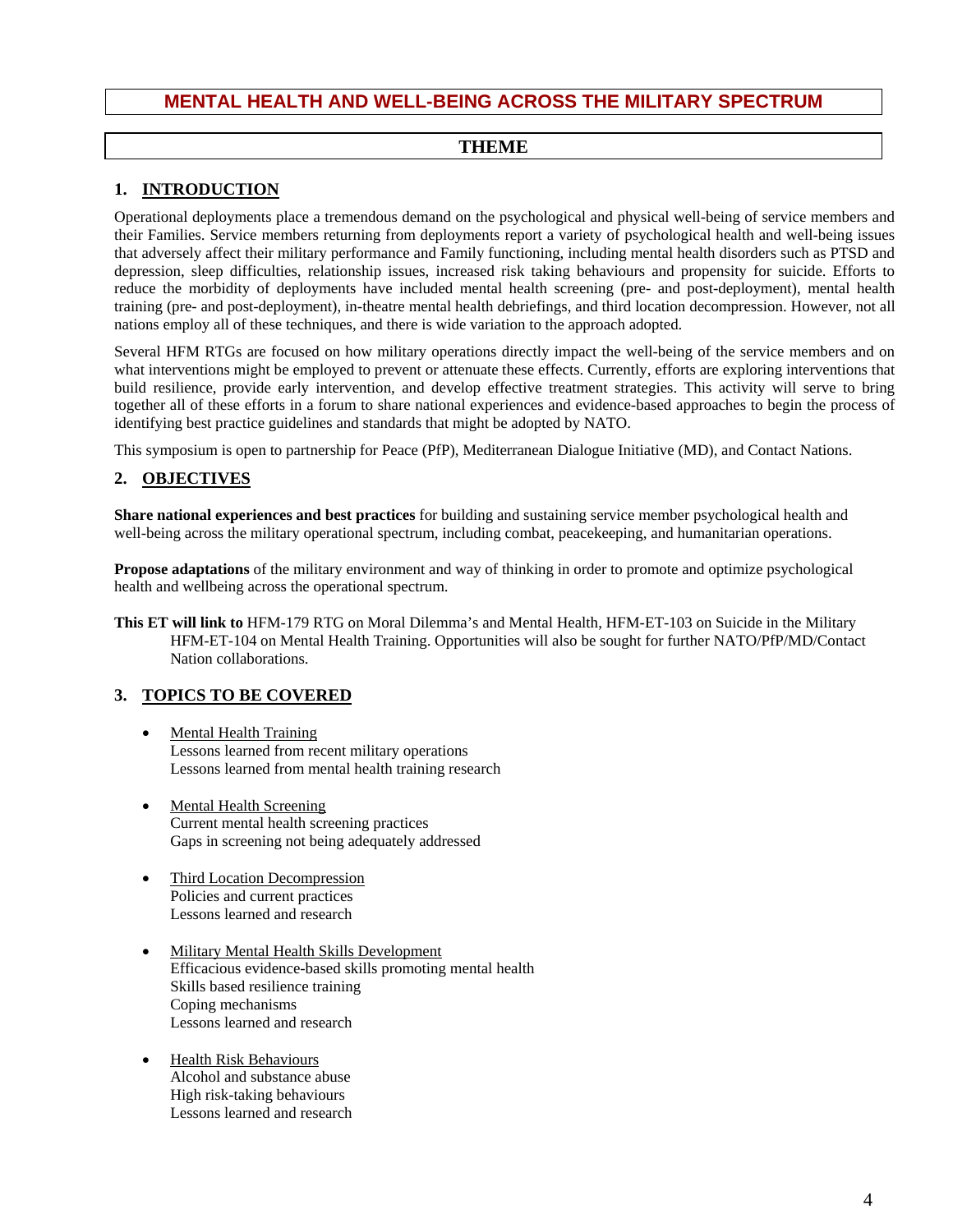- Prevention of Suicides Current state of science Current practices/policies Lessons learned and research
- Psychological Resiliency Current practices/training Strategies for military personnel, their spouse and Family Facilitation of post-traumatic growth Lessons learned and research Future directions
- Leadership and Organizational Interventions Lessons learned from current military operations, national or within coalition Stigma Impact on mental health outcomes Current interventions/training/research
- Prevention and Substance Abuse and PTSD Stress inoculation/training Current policies and practices Lessons learned and research
- Psychological/Psychiatric Treatments State of science Promising psychosocial treatments Promising pharmacological treatments Treatment response prediction technologies Combination therapies
- **Best Practice Guidelines/Standards/Organization and Delivery of Services** Across all topic areas Current gaps in knowledge Future research requirements to improve guidelines/standards
- Moral Injury/Grief/Loss Survivor issues Complicated grief Meaning making Current practices/interventions/research
- Family-Service Member Functioning Family functioning and psychological well-being Impact on soldier functioning Social media impact/current practices/guidelines Lessons learned and research
- Concussion/Mild Traumatic Brain Injury Persistent concussive symptoms Current practices/interventions Current gaps in knowledge/research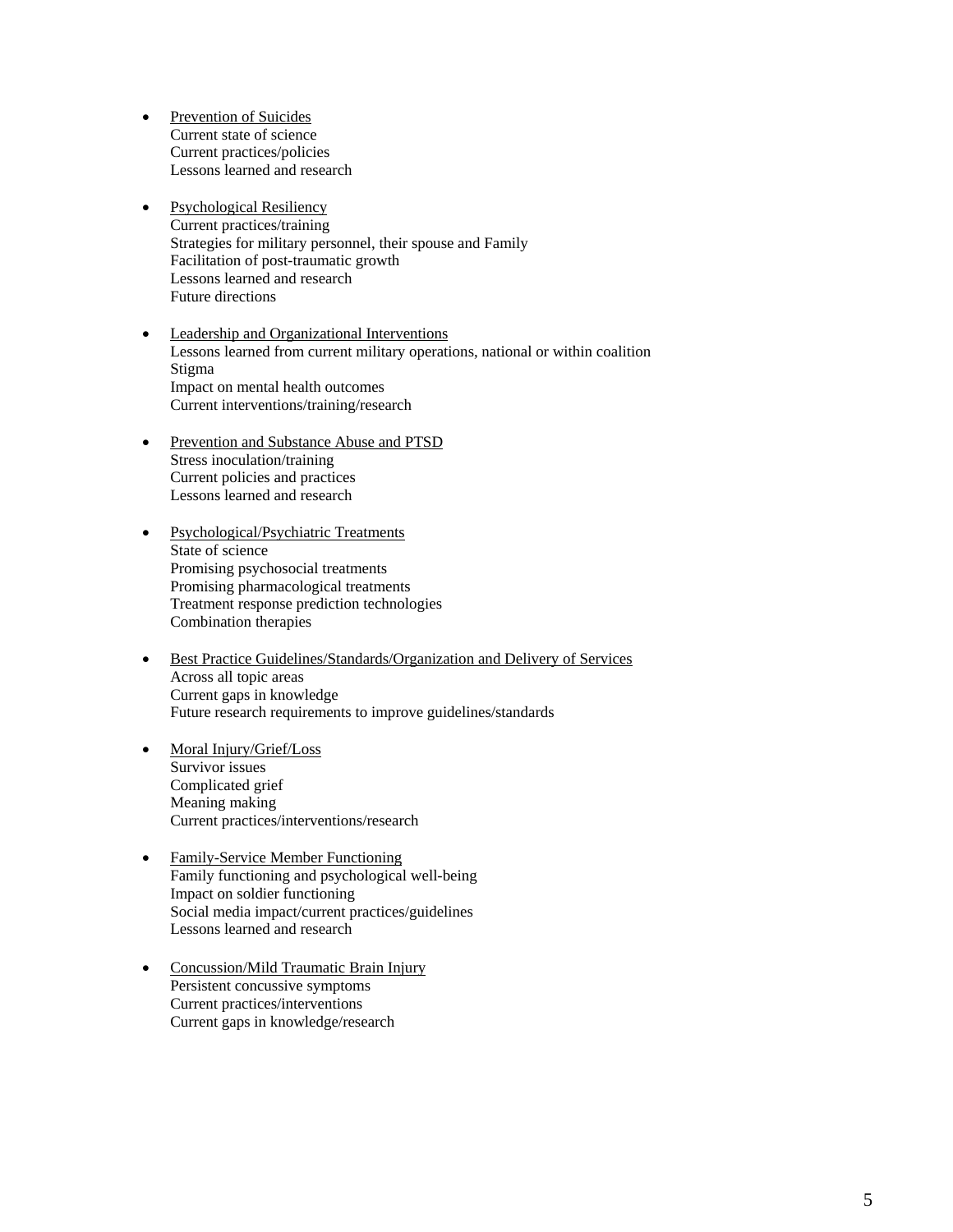# **INSTRUCTIONS FOR ALL AUTHORS**

## **1. Introduction.**

The two-and-a-half day Symposium will be held in Bergen (Norway), from 11 to 13 April 2011. It is supported by the Human Factors and Medicine Panel (HFM) of the NATO Research and Technology Organization (RTO). All sessions of the HFM Symposium will be Unlimited Unclassified. Attendance at the HFM Symposium is by request only. The Symposium audience will include experts from NATO, PfP and MD countries, as well as invited nations.

Authors are invited to submit papers for this Symposium. Papers can be accepted and presentations can be delivered **in English or in French**. Simultaneous ENG/FR and FR/ENG translation during the Symposium will be provided. The Programme Committee will select papers, based on submitted abstracts that are considered suitable for presentation at the Symposium. It is expected that about 30-40 papers will be selected for oral presentations at the Symposium. **Proposed abstracts are due by 16 August 2010 for US Authors** and **30 August 2010 for other countries**. The selection of papers will be completed in **October 2010**, and all authors will be notified shortly thereafter by the Programme Committee Chairperson whether or not their papers are selected.

The time allowed for each speaker is normally 15 minutes, plus 5 minutes for discussion. Equipment will be available for Power Point presentations. Details of the timing will be given in the Programme Announcement, which will be distributed to the NATO, PfP and MD countries by RTA National Coordinators, HFM Panel members, etc. in **November 2010**. The Programme Announcement as displayed at the RTO web site ([www.rta.nato.int\)](http://www.rta.nato.int/) will contain enrollment details.

## **IMPORTANT NOTE:**

All presented papers will be published in an official RTO publication as Meeting Proceedings. Also note that the written papers will be evaluated for their use by NATO preceding the symposium and must be delivered in time. This action is an important part of the symposium activities.

**Authors not submitting a full scientific paper (10 to 25 pages) will not be allowed to present at the meeting site.** Therefore, authors of selected papers **MUST** provide a complete manuscript by **February 2011** to the HFM Panel Office **c/o Ms. Danielle PELAT: [pelatd@rta.nato.int](mailto:pelatd@rta.nato.int).** 

Further details on the manuscripts will be given in the **Instructions for Authors** which will provide detailed instructions for the presentation, transmission of short biographies, manuscripts and Clearance. Instructions will be **sent in November 2010** with the Programme Announcement. The manuscripts will be made available at the RTO web site for all symposium attendees two weeks prior to the event (password protected).

**Authors of papers selected for presentation at NATO/RTO Symposia are not financially supported by this organization.**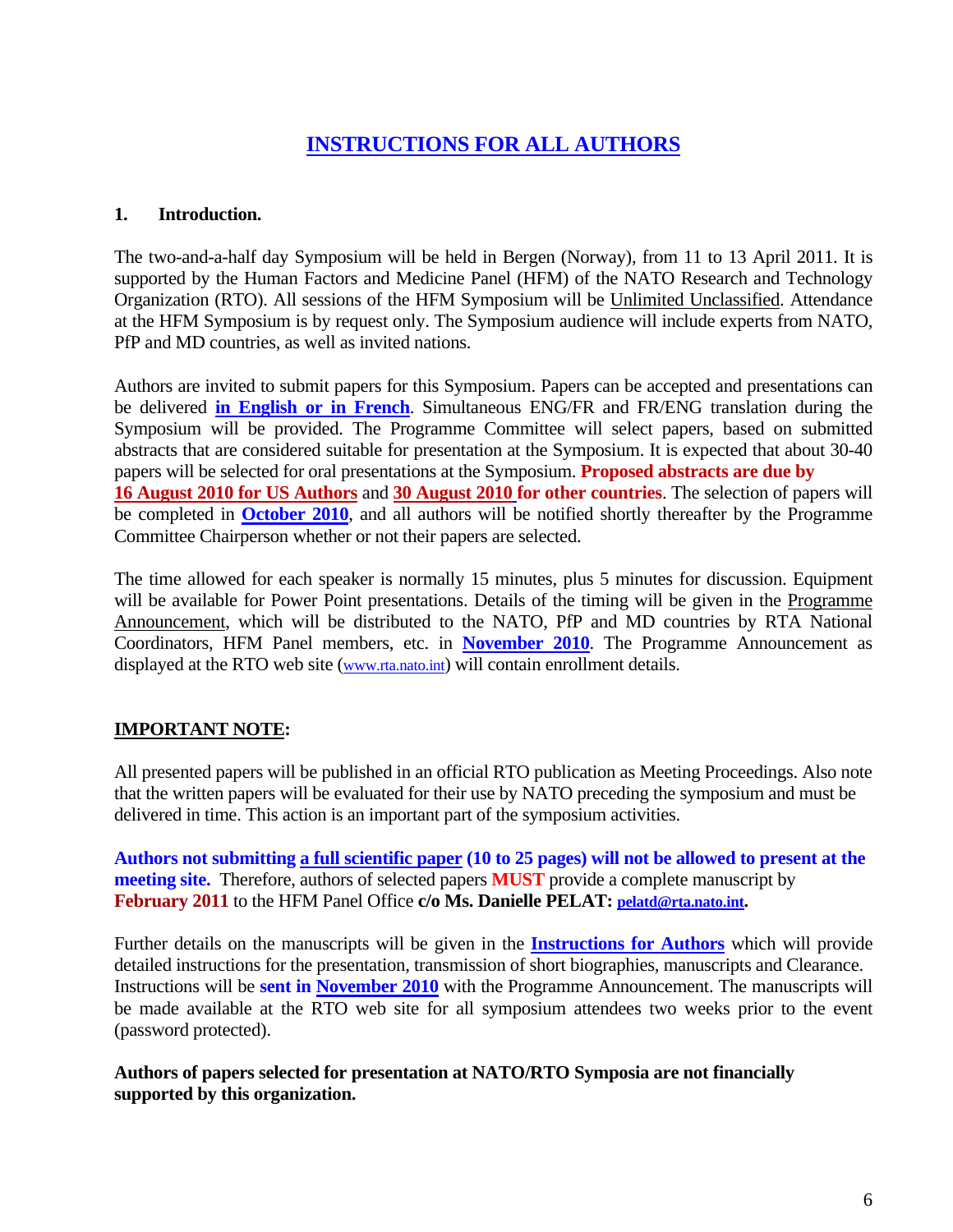## **2. Abstracts.**

All unclassified abstracts of papers offered for the Symposium should contain the following information:

## **HFM-205 SYMPOSIUM On**

## **MENTAL HEALTH AND WELL-BEING ACROSS THE MILITARY SPECTRUM**

### **TITLE OF ABSTRACT/PAPER Title/Rank, Full Name of Author/Co-Author(s) Company/Affiliation Complete mailing address Telephone, Fax, E-mail**

| <b>A.LENGTH</b>           |                                                           | $200$ to $500$ words                                                                                                                                                                                                   |
|---------------------------|-----------------------------------------------------------|------------------------------------------------------------------------------------------------------------------------------------------------------------------------------------------------------------------------|
| <b>B.CONTENT</b>          | -<br>$\overline{\phantom{0}}$<br>$\overline{\phantom{a}}$ | State for which scenario/ level your paper is intended<br>Introduction/relevance to the Symposium<br>Rationale<br>Description of methods employed (when needed) and results or<br>observations obtained<br>Conclusions |
| <b>C.IDENTIFICATION -</b> |                                                           | Information on Attachment 1 must be provided with all abstracts                                                                                                                                                        |
| D. SUBMITTAL              | $\overline{\phantom{a}}$                                  | By all authors                                                                                                                                                                                                         |
| E.CLASSIFICATION -        |                                                           | Abstracts must be unclassified                                                                                                                                                                                         |

# **2.1 For US Authors and Non US Citizens Affiliated with US Organizations:**

Abstracts and the **Attachments 1 & 2** should be submitted via e-mail **by 16 August 2010** to the **U.S. P.O.C.** *ONLY.*

## **2.2 For Non US Authors** (All other countries)**:**

**Abstracts and Attachment 2** (Details of Authors Form) should be e-mailed in time to reach the Technical Programme Co-Chairs and Committee Members listed on page 3, as well as to the HFM Panel Office ([pelatd@rta.nato.int](mailto:pelatd@rta.nato.int)) **not later than 30 August 2010**.

It is the responsibility of the author to ensure that his/her abstract receives any necessary clearance before it is forwarded, and sufficient time should be allowed for this.

These dates are important and must be met in order to ensure consideration.

Thank you for your contributions which are highly appreciated by all the NATO community.

(Signed) Ms Danielle Pelat Human Factors & Medicine Panel Assistant (**[pelatd@rta.nato.int](mailto:pelatd@rta.nato.int))**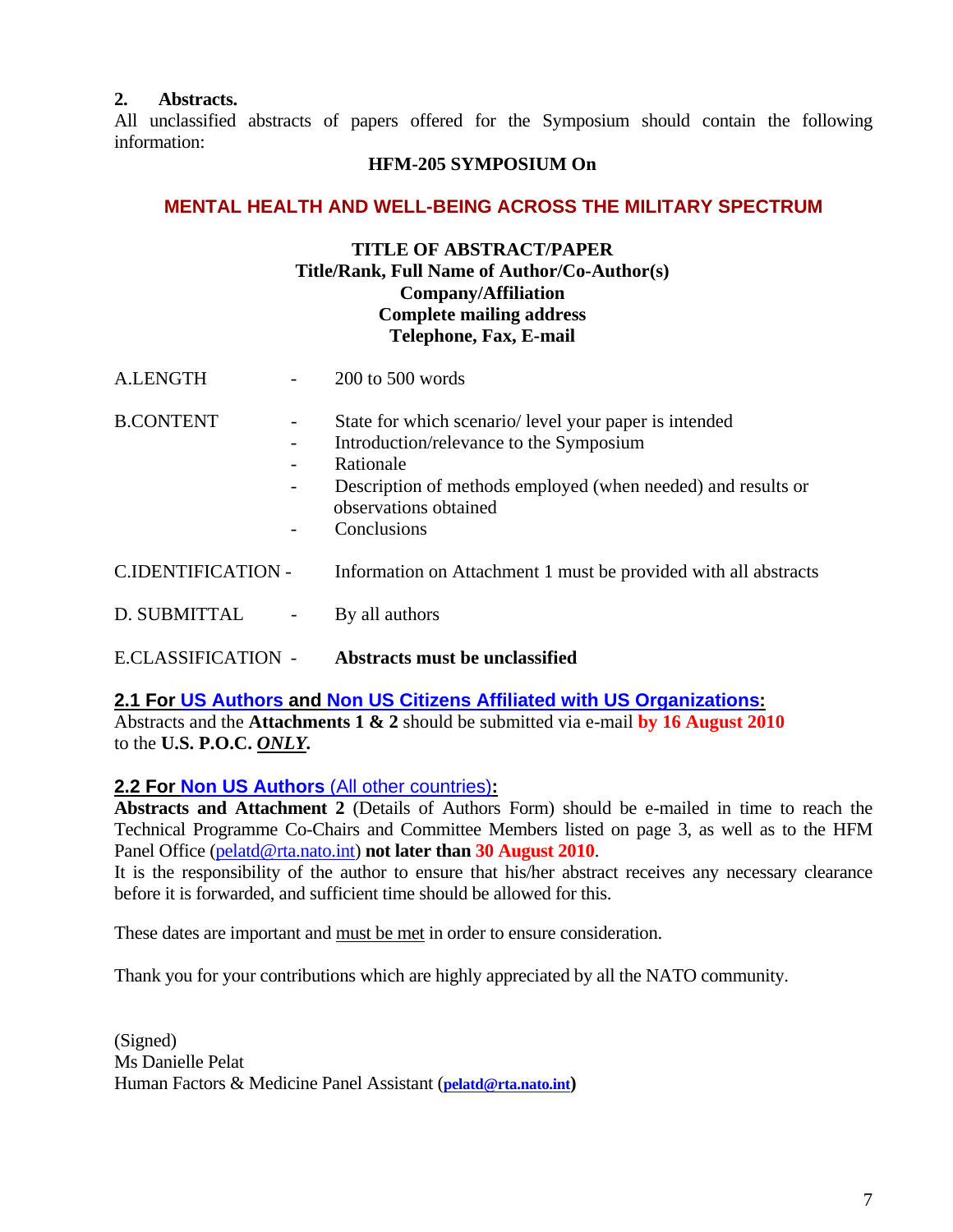**Attachment 1**

# **SPECIAL NOTICE FOR US AUTHORS** *AND* **NON US CITIZENS AFFILIATED WITH US ORGANIZATIONS**

Abstracts of Papers from the U.S. must be sent **ONLY** to the following P.O.C.:

#### **NATO RTO U.S. National Coordinator ODDR&E/International Technology Programs 2001 N. Beauregard Street, Suite 210B Alexandria, VA 22311 E-mail: [usnatcor@osd.mil](mailto:usnatcor@osd.mil)  Tel: +1 (703) 681 4166 ext 106 Fax: +1 (703) 681 4164**

### PLEASE NOTE THE FOLLOWING:

- 1. All US Authors must submit one electronic copy to this POC **by 16 August 2010**
- 2. In addition to their abstract, all U.S. Authors must provide to the POC:
	- A certification (can be signed by the author) that there are no proprietary or copyright limitations;
	- Internal documentation from their local public affairs or foreign disclosure office (or equivalent) that clearly shows:
		- Title of the paper or presentation
		- Level of clearance (i.e., Approved for public release)
		- Name, title, and organization of the approval authority
	- Details of Author(s) Form (Attachment 2)
	- NOTE: Only complete packages (abstract plus all items listed above) will be accepted by the US POC.

After review and approval, the US POC will forward **all US abstracts with the Details of Authors Form** to the HFM Panel Assistant Office ([pelatd@rta.nato.int](mailto:pelatd@rta.nato.int)). All US abstracts must be received directly from the US POC. US abstracts will not be accepted directly from authors.

3. In the event, there are any questions or concerns with these requirements, U.S. authors are encouraged to contact the US POC as early as possible. Delays in meeting POC deadlines will impact the timely submission of your abstract.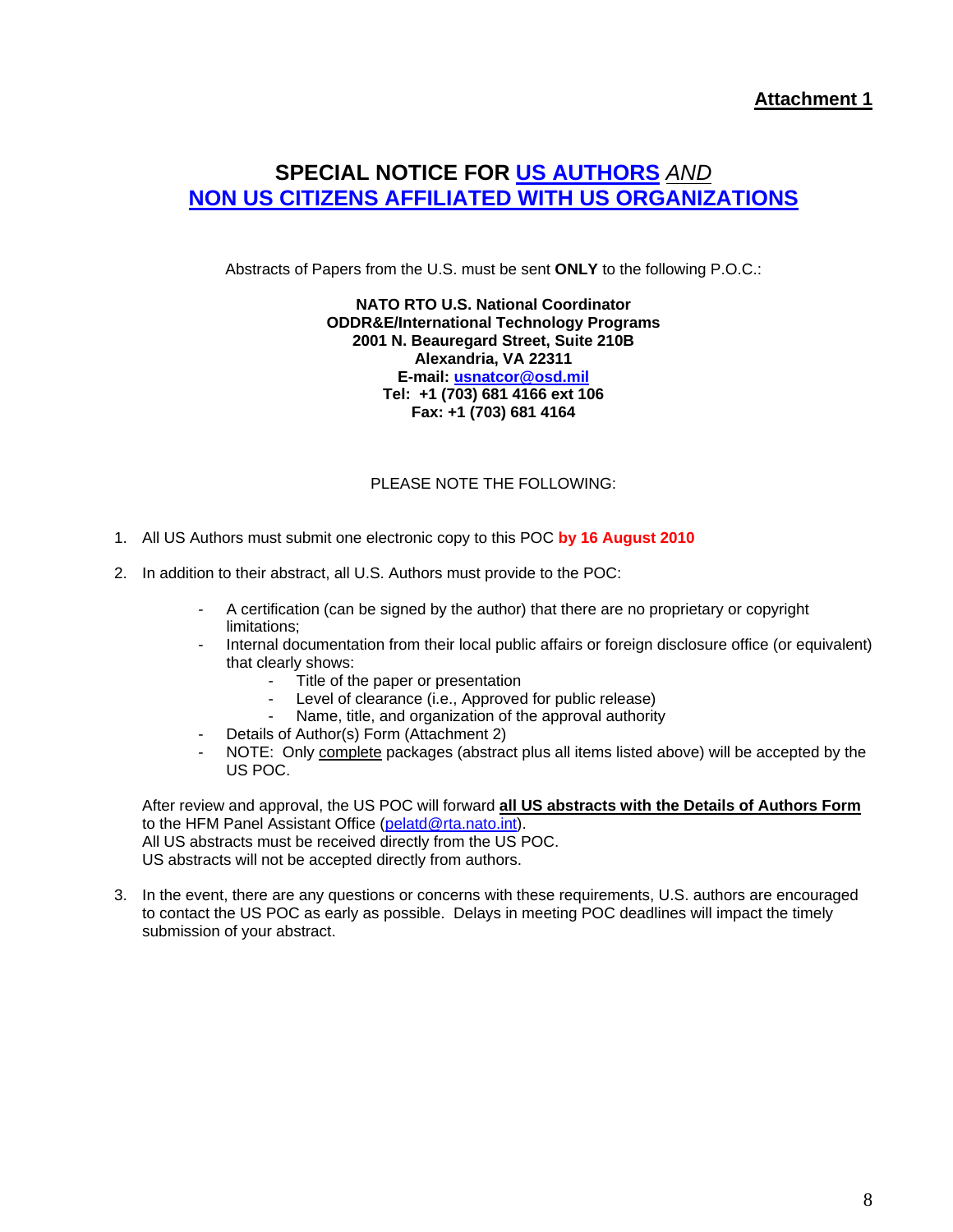### **Attachment 2**

## **"DETAILS OF AUTHORS" FORM**

The purpose of this form is to correctly identify the author(s), the role of authors and co-authored papers, and to enable further communication.

#### **INSTRUCTIONS**

#### **Co-authored Papers**

- Authors should be listed in the order in which they should appear on the programme.
- Unless otherwise specified, the first listed author will be presumed to be the SENIOR AUTHOR, i.e. the author having the major responsibility for the content of the paper, and a major interest in the result of the selection of papers.

#### **All Papers**

- The left-hand side box should include the following details:
	- . Title or Rank, NAME, Surname
	- . Nationality (mandatory)
	- . Position, e.g. Head of Biodynamics
	- . Affiliation, e.g. Firm or Organization
	- . Telephone number please show area/city code (unless you specify "home," it will be assumed to be your office number)
	- . Fax number
	- . E-mail address (VERY IMPORTANT we are trying to use electronic Communications wherever possible)
- The right-hand side box is to include:
	- . Correct postal address (Office) including POSTAL CODE

#### **PLEASE COMPLETE THIS FORM ELECTRONICALLY IN CAPITAL LETTERS**

Thank you for your co-operation